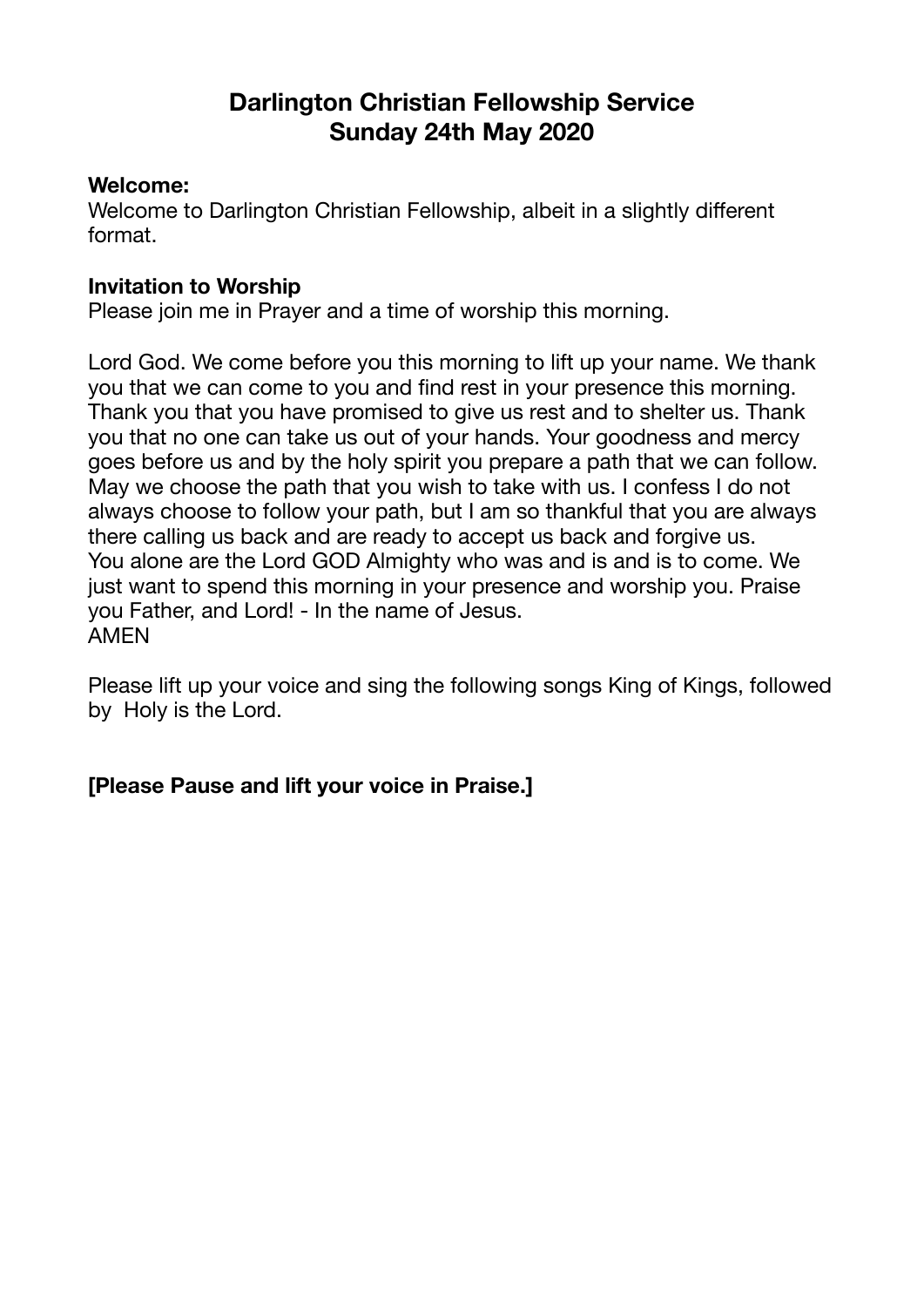#### **King of Kings**

[www.youtube.com/watch?](http://www.youtube.com/watch?v=Of5IcFWiEpg8K151) [v=Of5IcFWiEpg8K151](http://www.youtube.com/watch?v=Of5IcFWiEpg8K151)

#### [Verse 1]

In the darkness we were waiting Without hope without light Till from heaven You came running There was mercy in Your eyes To fulfil the law and prophets To a virgin came the Word From a throne of endless glory To a cradle in the dirt

**[Chorus]** 

Praise the Father Praise the Son Praise the Spirit three in one God of glory Majesty Praise forever to the King of Kings

#### [Verse 2]

To reveal the kingdom coming And to reconcile the lost To redeem the whole creation You did not despise the cross For even in Your suffering You saw to the other side Knowing this was our salvation Jesus for our sake You died

#### [Verse 3]

And the morning that You rose All of heaven held its breath Till that stone was moved for good For the Lamb had conquered death And the dead rose from their tombs And the angels stood in awe For the souls of all who'd come To the Father are restored

#### [Verse 4]

And the Church of Christ was born

Then the Spirit lit the flame Now this gospel truth of old Shall not kneel shall not faint By His blood and in His Name In His freedom I am free For the love of Jesus Christ Who has resurrected me

#### **Holy is the Lord**

[https://www.youtube.com/watch?](https://www.youtube.com/watch?v=VcEcjm_JEcI) [v=VcEcjm\\_JEcI](https://www.youtube.com/watch?v=VcEcjm_JEcI)

[Verse 1]

We stand and lift up our hands For the joy of the Lord is our strength

We bow down and worship Him now

How great, how awesome is He And together we sing

#### **[Chorus]**

Holy is the Lord God almighty The earth is filled with His glory Holy is the Lord God almighty The earth is filled with His glory The earth is filled with His glory

#### [Verse 2]

We stand and lift up our hands For the joy of the Lord is our strength We bow down and worship Him now How great, how awesome is He And together we sing

Everyone sing

#### [Chorus]

Holy is the Lord God almighty The earth is filled with His glory Holy is the Lord God almighty The earth is filled with His glory The earth is filled with His glory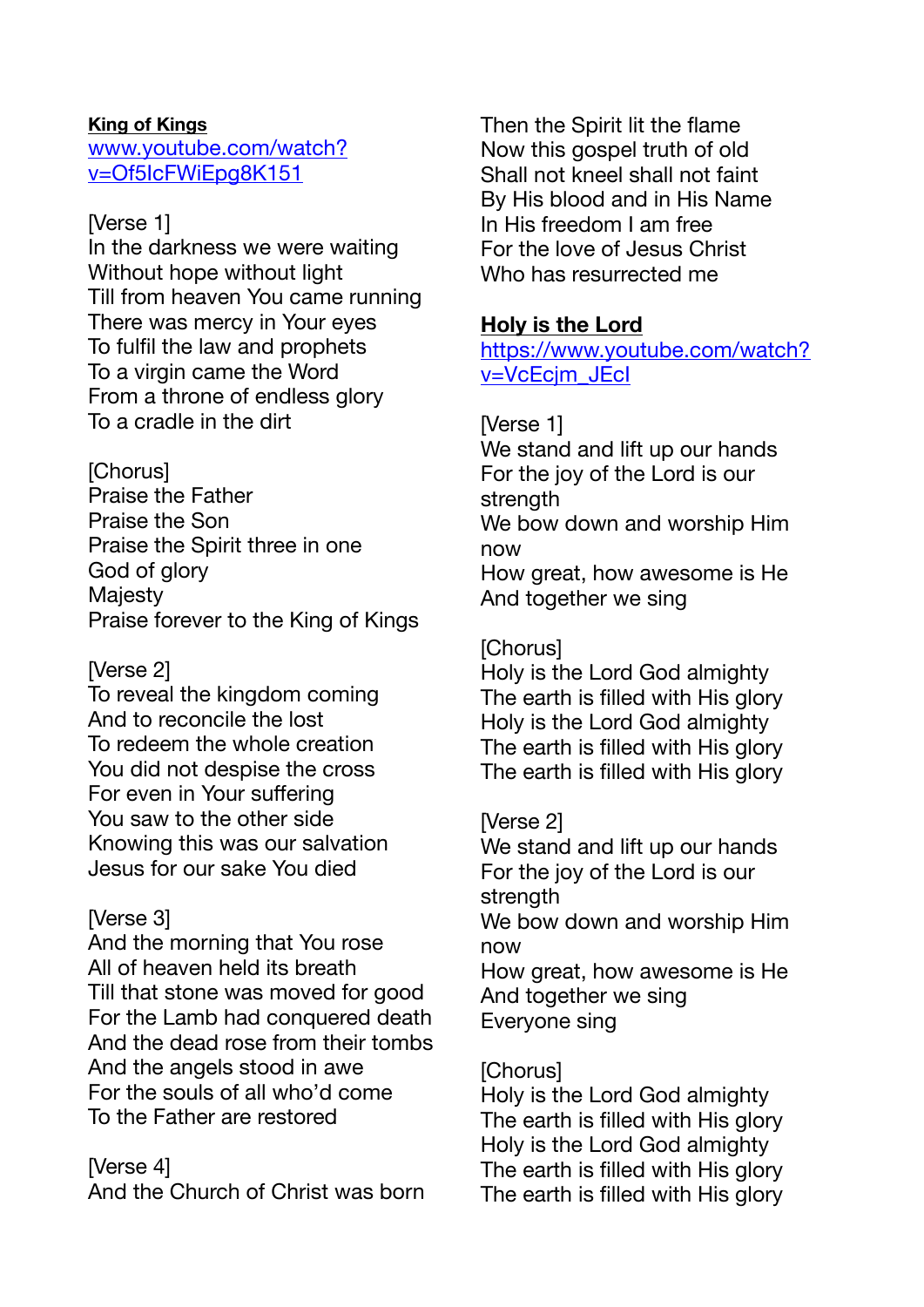# **Bible Reading**

# **Psalm 84 (NIV)**

# **1**

How lovely is your dwelling place, Lord Almighty!

# **2**

My soul yearns, even faints,

for the courts of the Lord;

my heart and my flesh cry out for the living God.

#### **3**

Even the sparrow has found a home,

 and the swallow a nest for herself,

 where she may have her young a place near your altar,

 Lord Almighty, my King and my God.

# **4**

Blessed are those who dwell in your house;

they are ever praising you.[c]

#### **5**

Blessed are those whose strength is in you,

 whose hearts are set on pilgrimage.

## **6**

As they pass through the Valley of Baka,

 they make it a place of springs; the autumn rains also cover it with pools.[d]

#### **7**

They go from strength to strength, till each appears before God in Zion.

#### **8**

Hear my prayer, Lord God Almighty; listen to me, God of Jacob.

Look on our shield,[e] O God;

 look with favor on your anointed one.

#### **10**

Better is one day in your courts than a thousand elsewhere; I would rather be a doorkeeper in the house of my God

 than dwell in the tents of the wicked.

## **11**

For the Lord God is a sun and shield;

 the Lord bestows favor and honor;

no good thing does he withhold from those whose walk is blameless.

#### **12**

Lord Almighty,

 blessed is the one who trusts in you.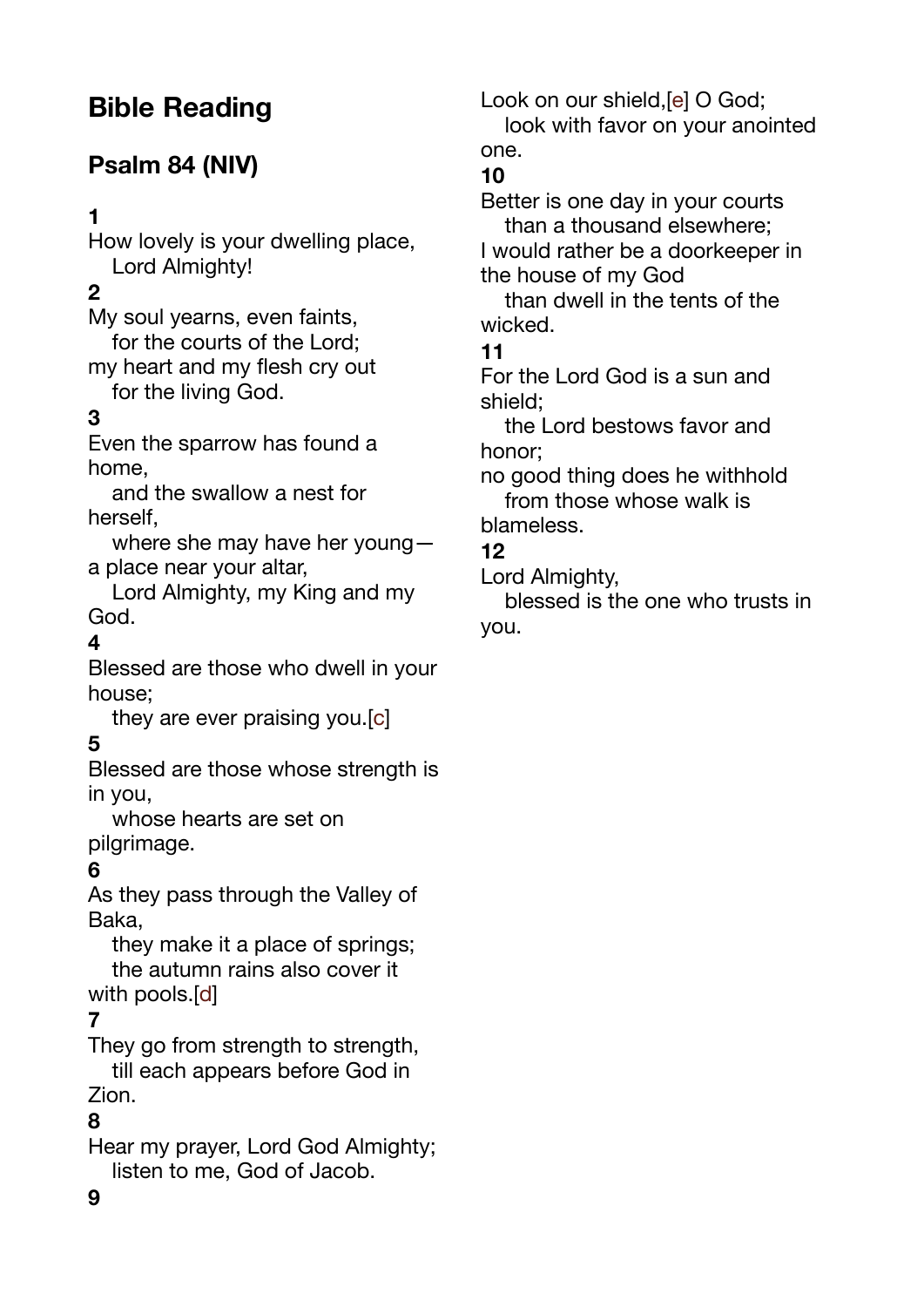# **Time of Prayer**

Let's enter into a time of Prayer. Please bring your petitions and requests and lay them before the feet of the King. Praise God! He is indeed Faithful!

## **[Please Pause and lift your voice in Prayer.]**

We will now sing Hallelujah, What a Savior followed by All heaven declares.

#### **[Please Pause and lift your voice in Praise.]**

#### **Hallelujah What a Saviour**

[https://www.youtube.com/watch?](https://www.youtube.com/watch?v=F46yU2AkSps) [v=F46yU2AkSps](https://www.youtube.com/watch?v=F46yU2AkSps)

#### [Verse 1]

"Man of Sorrows" what a name For the Son of God who came Ruined sinners to reclaim Hallelujah, what a Savior Hallelujah, what a Savior

#### [Verse 2]

Bearing shame and scoffing rude In my place condemned He stood Sealed my pardon with His blood Hallelujah, what a Savior Hallelujah, what a Savior

#### [Verse 3]

Guilty vile and helpless we Spotless Lamb of God was He Full atonement can it be Hallelujah, what a Savior Hallelujah, what a Savior

#### [Verse 4] Lifted up was He to die "It is finished!" was His cry Now in heaven exalted high Hallelujah, what a Savior Hallelujah, what a Savior

#### [Verse 5]

When He comes, our glorious King All His ransomed home to bring Then anew this song we'll sing Hallelujah, what a Savior

#### **All Heaven Declares**

[https://www.youtube.com/watch?](https://www.youtube.com/watch?v=kPkZAjA610k) [v=kPkZAjA610k](https://www.youtube.com/watch?v=kPkZAjA610k)

#### [Verse 1]

All heaven declares the glory of the risen Lord Who can compare with the beauty of the Lord? Forever He will be the Lamb upon the throne I gladly bow my knee and worship Him alone

[Verse 2] I will proclaim the glory of the risen Lord Who once was slain to reconcile man to God Forever You will be the Lamb upon the throne I gladly bow my knee and worship You alone Forever You will be (Forever You will be) The Lamb upon the throne I gladly bow my knee And worship You alone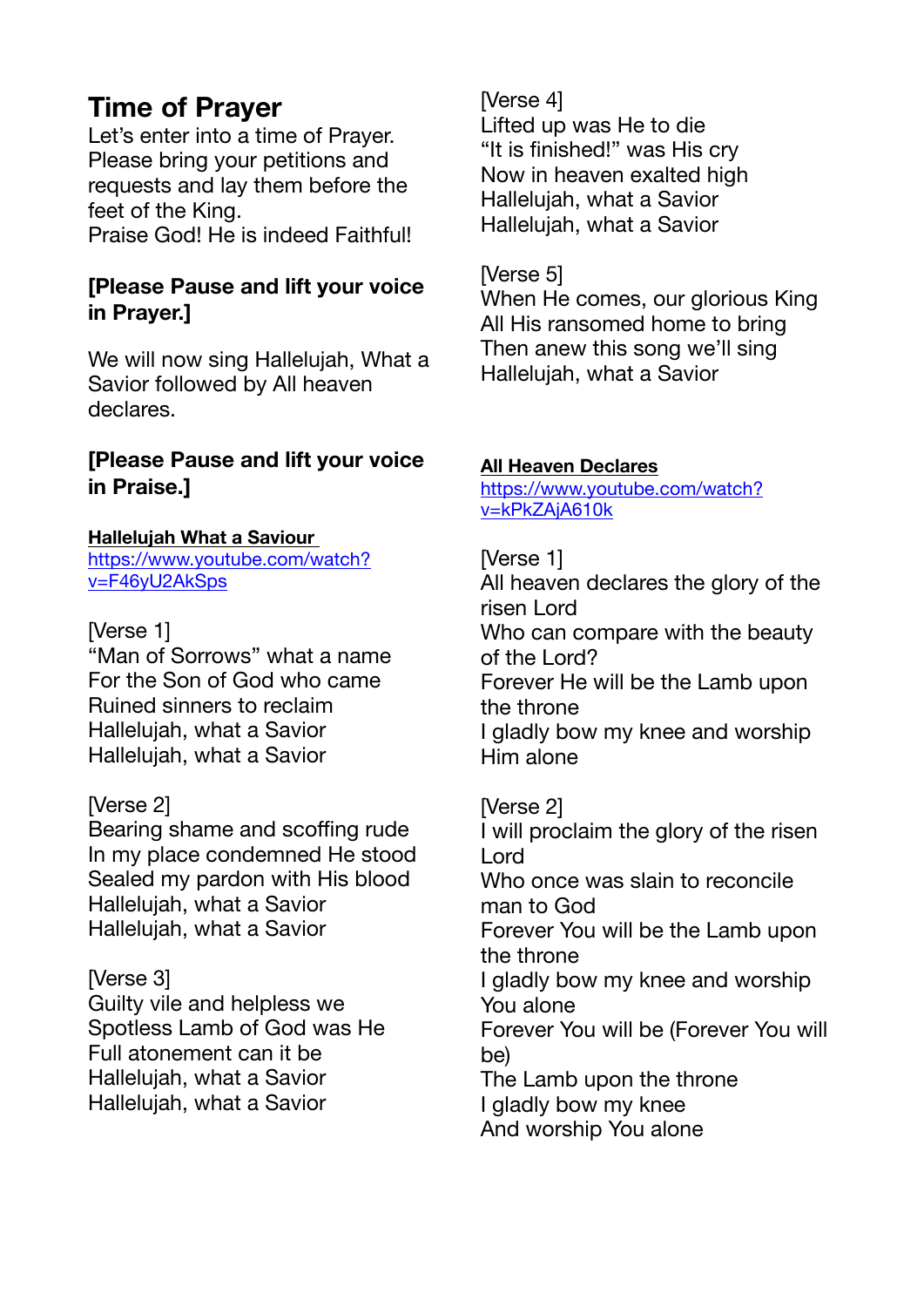## **[Please Pause and listen to the sermon. We will follow with the Final Hymn]**

#### **Sermon: Matt McNulty**

#### **How Great Thou Art**

[https://www.youtube.com/watch?](https://www.youtube.com/watch?v=uKGf06YM7rQ) [v=uKGf06YM7rQ](https://www.youtube.com/watch?v=uKGf06YM7rQ)

#### [Verse 1]

O Lord my God, when I in awesome wonder Consider all the worlds Thy hands have made I see the stars, I hear the rolling thunder

Thy power throughout the universe displayed

[Refrain] Then sings my soul, my Saviour God, to Thee

How great Thou art, how great Thou art

Then sings my soul, my Saviour God, to Thee How great Thou art, how great Thou art!

[Verse 2] When through the woods, and forest glades I wander And hear the birds sing sweetly in the trees When I look down, from lofty mountain grandeur And see the brook, and feel the gentle breeze

[Refrain] Then sings my soul, my Saviour God, to Thee

How great Thou art, how great Thou art Then sings my soul, my Saviour God, to Thee How great Thou art, how great Thou art! [Verse 3] And when I think, that God, His Son not sparing Sent Him to die, I scarce can take it in That on the Cross, my burden gladly bearing

He bled and died to take away my sin

# **[Refrain]** Then sings my soul, my Saviour God, to Thee How great Thou art, how great Thou art Then sings my soul, my Saviour God, to Thee

How great Thou art, how great Thou art!

[Verse 4] When Christ shall come, with shout of acclamation And take me home, what joy shall fill my heart Then I shall bow, in humble adoration And then proclaim: "My God, how great Thou art!" **[Refrain]** Then sings my soul, my Saviour God, to Thee How great Thou art, how great Thou art Then sings my soul, my Saviour God, to Thee How great Thou art, how great Thou art!